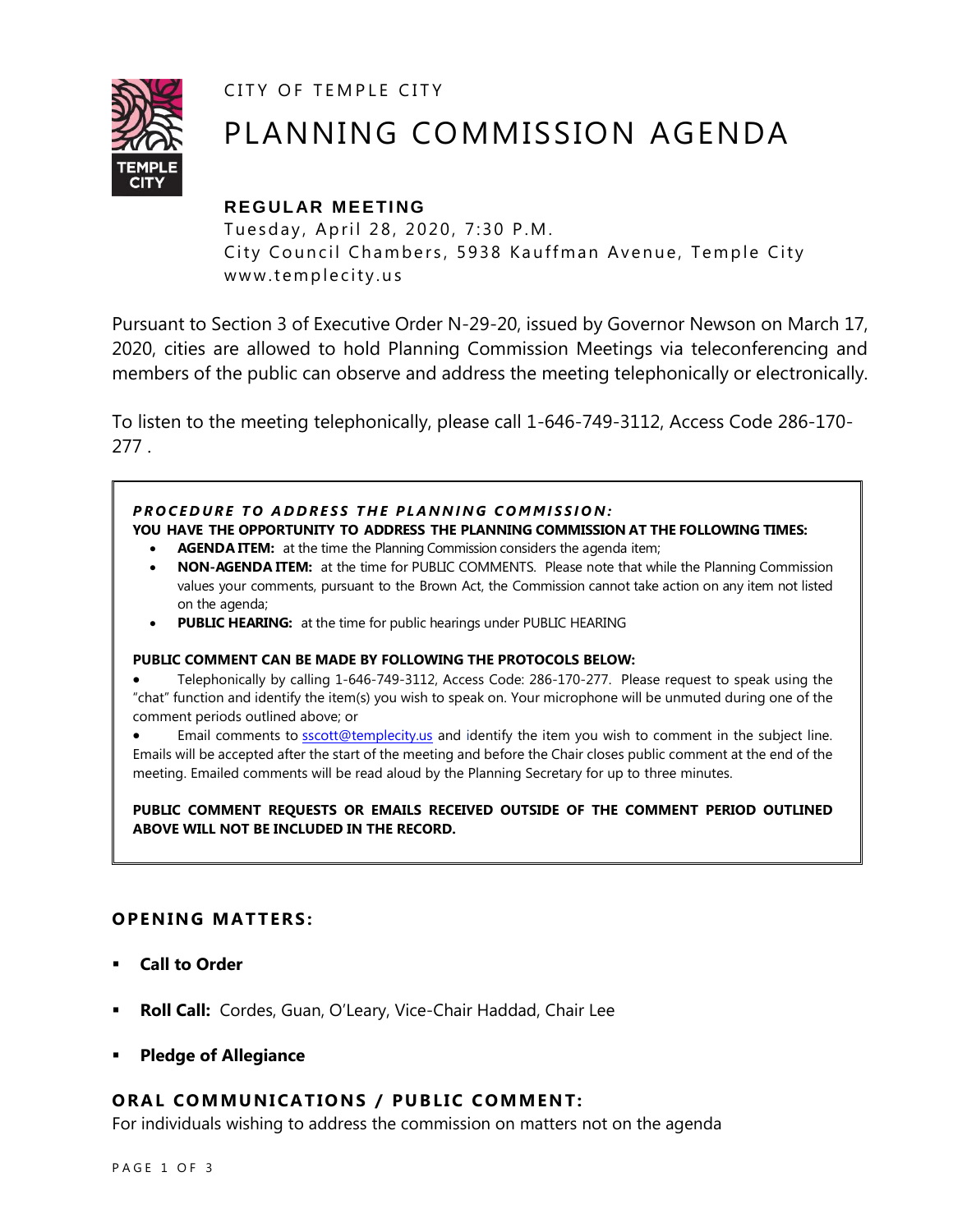#### PLANNING COMMISSION AGENDA A P R I L 28, 2020

### **CONSENT CA LENDAR:**

All Consent Calendar items may be approved in a single motion as recommended unless removed for further discussion. If members of the Planning Commission or persons in the audience wish to discuss any matters listed on the Consent Calendar, please address them at this time.

**1.** [Planning Commission Meeting of](https://www.ci.temple-city.ca.us/DocumentCenter/View/14297/PCM-031020-Minutes) March 10, 2020.

### **PUBLIC HEARING:**

- **2. PL20-2341** [Zoning Code Text Amendment. The proposed ordinance would amend the](https://www.ci.temple-city.ca.us/DocumentCenter/View/14298/PL-20-2341-City-Wide)  [Temple City Municipal Code relating to various zoning definitions and development](https://www.ci.temple-city.ca.us/DocumentCenter/View/14298/PL-20-2341-City-Wide)  [standards.](https://www.ci.temple-city.ca.us/DocumentCenter/View/14298/PL-20-2341-City-Wide)
	- Address: Citywide
	- Recommendation: Adopt the attached Resolution recommending that the City Council find that the project is exempt from CEQA and adopt the proposed ordinance.

Project Planner: Andrew Coyne acoyne@TempleCity.us

**3. PL 20-2362** Zoning Code Text Amendment. The proposed ordinance would establish development standards for accessory dwelling units and junior accessory dwelling units.

Address: Citywide

Recommendation: Continue the public hearing to the regularly scheduled Planning Commission meeting of May 12, 2020 at 7:30 P.M.

Project Planner: Hesty Liu [hliu@templecity.us](mailto:hliu@templecity.us)

#### **FUTURE AGENDA ITEMS AND REPORTS:**

#### **4. Planning Manager's Report**

Update on current projects and future agenda items.

#### **5. Comments from Commissioners**